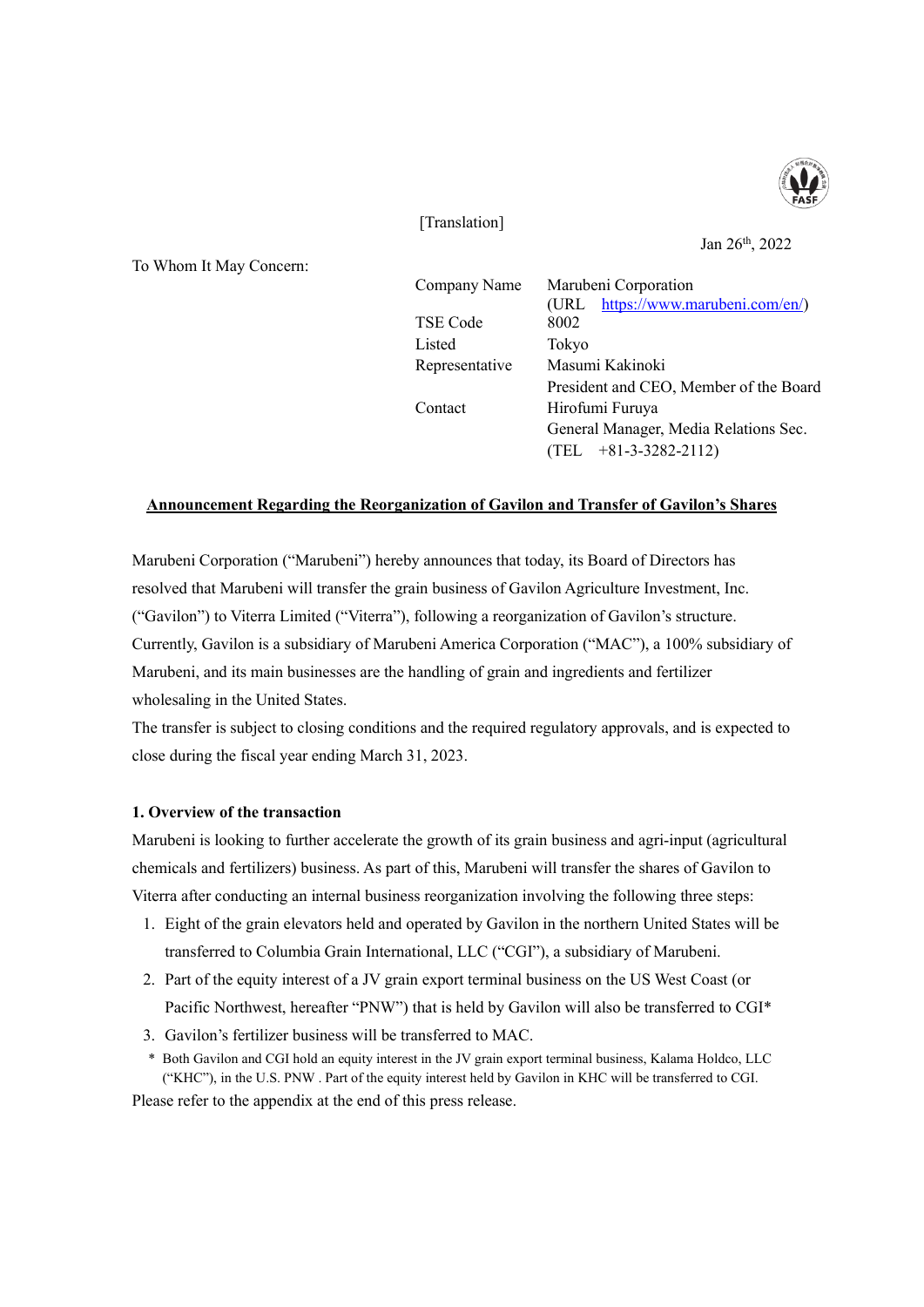#### **2. Background to the transaction**

During re-evaluations of its grain business strategies and goals, Marubeni deliberated on the significance of holding on to Gavilon's grain business. Under the circumstances of the uptrend in the grain supply industry and Gavilon's good outcomes recently, Marubeni recognized an opportunity to transfer Gavilon's grain business on appropriate terms, and decided to conduct the transfer as it assessed it would be able to maximize its own consolidated asset value.

### **3. Post-transfer strategy**

Marubeni is looking to enhance the ability of its grain business to meet demand for grain in Asian market especially Japan, a focus area for the business. To achieve this, Marubeni will work to further strengthen its grain business's trade flow based on its grain handling operations in the northwest United States, and exportation from the PNW as its two major strengths. Moreover, in response to heightened consumer awareness and concern over health and environmental issues, Marubeni is concentrating on reinforcing the handling of specialty crops, as well as developing its processing and downstream businesses. Marubeni has positioned the eight grain elevators in the northern United States, and equity interest in the JV grain export terminal business in the PNW that are to be transferred to CGI, as the focal points within the abovementioned strategy.

Marubeni aims to further strengthen the presence of its fertilizer business within the domestic agriinput market in the United States. Under this strategy, Gavilon's fertilizer business and Helena Agri-Enterprises, LLC (a subsidiary of Marubeni that operates an the agri-input retail business) will individually strive to expand the transaction volume and sales regions. Marubeni will also be pursuing the expansion of its agri-input business outside the United States by drawing on the expertise of human resources and knowhow accumulated in the United States over the years.

| 1) Company name         | Marubeni America Corporation                                          |
|-------------------------|-----------------------------------------------------------------------|
| 2) Address              | 375 Lexington Avenue, New York City, New York, U.S.A.                 |
| 3) Name and title of    | Jun Horie (President & CEO)                                           |
| representative          |                                                                       |
| 4) Business description | Import/export of various products and commodities, domestic retailing |
| 5) Capital              | USD 5.928 billion                                                     |

### **4. Overview of MAC (subsidiary of Marubeni)**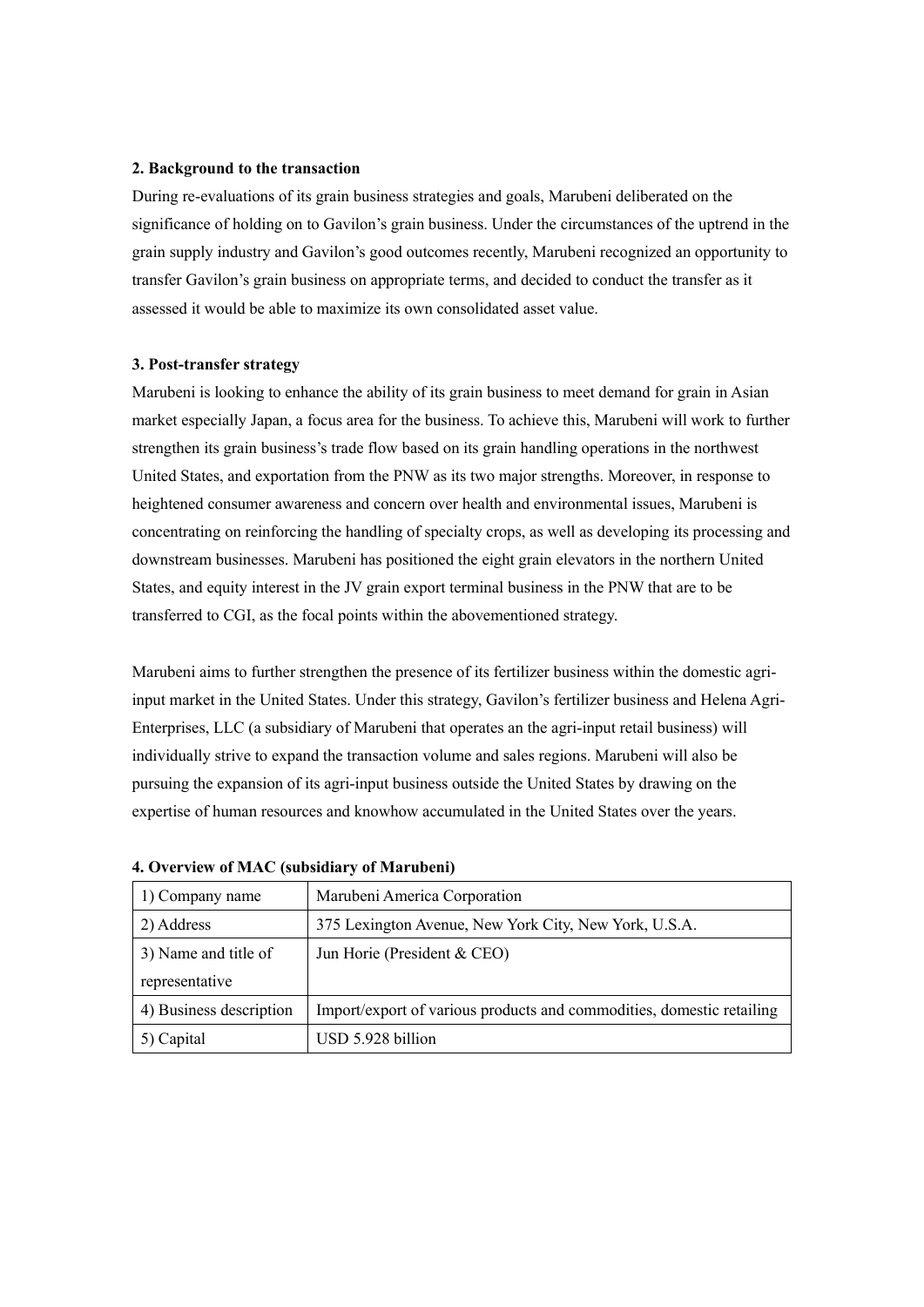| 1) Company name         | Gavilon Agriculture Investment, Inc.                               |                                           |                                                |                   |
|-------------------------|--------------------------------------------------------------------|-------------------------------------------|------------------------------------------------|-------------------|
| 2) Address              | 1331 Capitol Avenue, Omaha, Nebraska, U.S.A.                       |                                           |                                                |                   |
| 3) Name and title of    | Steven Zehr (CEO)                                                  |                                           |                                                |                   |
| Representative          |                                                                    |                                           |                                                |                   |
| 4) Business description | Oversight of the Gavilon Group (grain and ingredients handling and |                                           |                                                |                   |
|                         | fertilizer wholesaling)                                            |                                           |                                                |                   |
| 5) Capital              | USD <sub>2</sub>                                                   |                                           |                                                |                   |
| 6) Date of              | May 2012                                                           |                                           |                                                |                   |
| establishment           |                                                                    |                                           |                                                |                   |
| 7) Number of shares     | 200                                                                |                                           |                                                |                   |
| outstanding             |                                                                    |                                           |                                                |                   |
| 8) Major shareholders   | MAC (100%)                                                         |                                           |                                                |                   |
| and ownership ratio     |                                                                    |                                           |                                                |                   |
| 9) Relationship with    | Capital relationship                                               | Marubeni holds (via MAC) 100% of the      |                                                |                   |
| Marubeni                |                                                                    | outstanding shares of Gavilon Agriculture |                                                |                   |
|                         |                                                                    | Investment, Inc.                          |                                                |                   |
|                         | Personnel                                                          |                                           | 6 of the 7 directors of Gavilon Agriculture    |                   |
|                         | relationship                                                       |                                           | Investment, Inc. are directors or employees of |                   |
|                         |                                                                    | Marubeni.                                 |                                                |                   |
|                         | <b>Business</b>                                                    |                                           | Marubeni and its Group companies engage in     |                   |
|                         | relationship                                                       |                                           | business transactions with Gavilon Agriculture |                   |
|                         |                                                                    | Investment, Inc.                          |                                                |                   |
| 10) Consolidated        |                                                                    | FY ended                                  | FY ended                                       | FY ended          |
| financial position and  |                                                                    | Mar. 31, 2019                             | Mar. 31, 2020                                  | Mar. 31, 2021     |
| consolidated financial  | Consolidated net                                                   | <b>USD 2,966</b>                          | <b>USD 2,035</b>                               | <b>USD 2,242</b>  |
| results (IFRS) for the  | assets                                                             | million                                   | million                                        | million           |
| last three fiscal years |                                                                    | (329.2 billion                            | $(221.5 \text{ billion})$                      | (248.2 billion    |
|                         |                                                                    | JPY)                                      | JPY)                                           | JPY)              |
|                         | Consolidated total                                                 | <b>USD 6,513</b>                          | <b>USD 5,475</b>                               | <b>USD 6,962</b>  |
|                         | assets                                                             | million                                   | million                                        | million           |
|                         |                                                                    | (722.8 billion                            | $(595.9 \text{ billion})$                      | (770.8 billion    |
|                         |                                                                    | JPY)                                      | JPY)                                           | JPY)              |
|                         | Consolidated                                                       | <b>USD 18,199</b>                         | <b>USD 17,810</b>                              | <b>USD 18,379</b> |
|                         | revenue                                                            | million                                   | million                                        | million           |
|                         |                                                                    | (2,018.5)                                 | (1,936.7)                                      | (1,949.3)         |

**5. Overview of Gavilon (Marubeni's sub-subsidiary to be transferred)**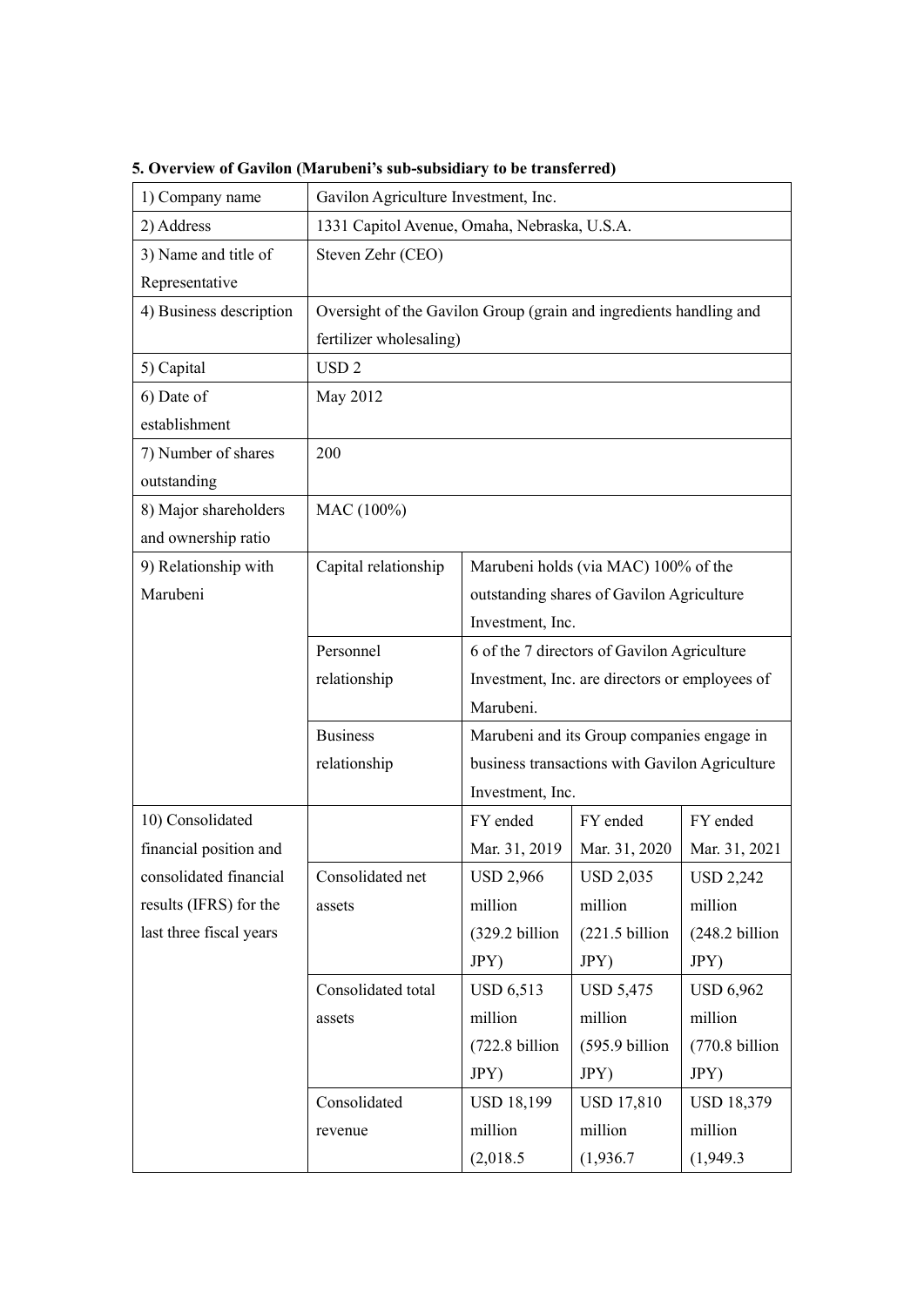|                        | billion JPY)      | billion JPY)      | billion JPY)             |
|------------------------|-------------------|-------------------|--------------------------|
| Consolidated profit    | USD(186)          | USD(1,039)        | <b>USD 300</b>           |
| before income taxes    | million           | million           | million                  |
|                        | $((20.6)$ billion | ((113.0)          | $(31.8 \text{ billion})$ |
|                        | JPY)              | billion JPY)      | JPY)                     |
| Profit attributable to | USD(42)           | <b>USD</b> (808)  | <b>USD 202</b>           |
| owners of parent       | million           | million           | million                  |
|                        | $((4.7)$ billion  | $((87.9)$ billion | $(21.5 \text{ billion})$ |
|                        | JPY)              | JPY)              | JPY)                     |

# **6. Overview of the other party to the share transfer**

| 1) Company name         | Viterra Limited                                                      |                |  |
|-------------------------|----------------------------------------------------------------------|----------------|--|
|                         | The designated purchaser for the transaction is an indirect wholly-  |                |  |
|                         | owned subsidiary, Viterra USA Investment LLC.                        |                |  |
| 2) Address              | Viterra Limited                                                      |                |  |
|                         | c/o Viterra B.V.                                                     |                |  |
|                         | Blaak 31 3011 GA Rotterdam The Netherlands                           |                |  |
| 3) Name and title of    | David Mattiske (CEO)                                                 |                |  |
| representative          |                                                                      |                |  |
| 4) Business description | Agricultural commodities (origination, storage, handling, transport, |                |  |
|                         | $etc.$ )                                                             |                |  |
| 5) Capital              | USD 1 million                                                        |                |  |
| 6) Date of              | 7 October 2015                                                       |                |  |
| establishment           |                                                                      |                |  |
| 7) Net assets           | USD 4,664 million                                                    |                |  |
| 8) Total assets         | USD 16,901 million                                                   |                |  |
| 9) Major shareholders   | Glencore plc $-49.99\%$                                              |                |  |
| and ownership ratio     | Canada Pension Plan Investments - 39.99%                             |                |  |
|                         | British Columbia Investment Management Corporation - 9.99%           |                |  |
|                         | Viterra Employee Benefit Trust - 0.03%                               |                |  |
| 10) Relationship with   | Capital relationship                                                 | None           |  |
| Marubeni                | Personnel relationship                                               | None           |  |
|                         | Business relationship                                                | None           |  |
|                         | Related party status                                                 | Not applicable |  |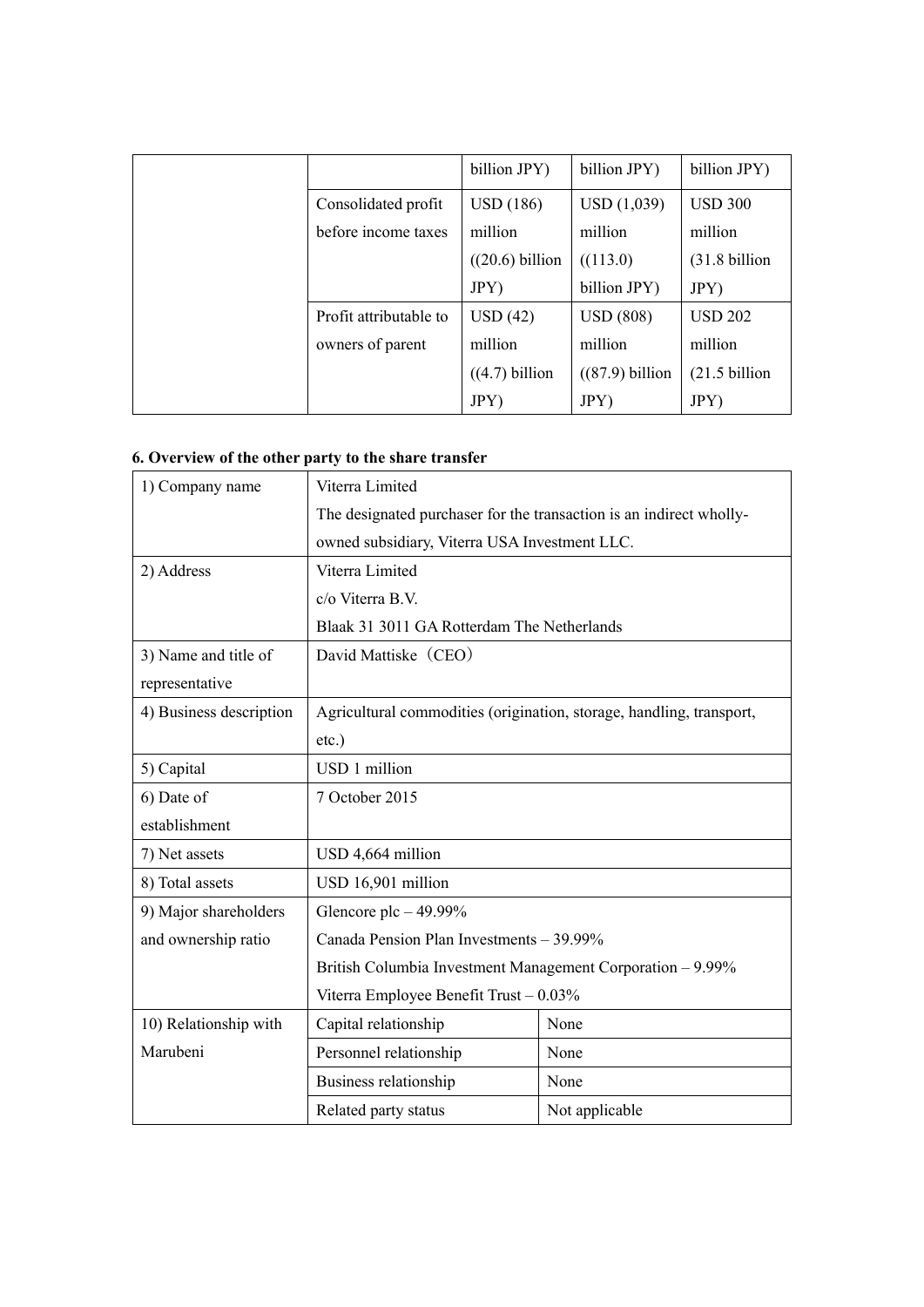# **7. Number of shares to be transferred, share transfer price, and number of shares held before and after transfer**

| 1) Number of shares     | $200(100\% \text{ of voting rights})$                                      |
|-------------------------|----------------------------------------------------------------------------|
| held by Marubeni        |                                                                            |
| before transfer         |                                                                            |
| 2) Number of shares to  | 200                                                                        |
| be transferred          |                                                                            |
| 3) Share transfer price | Transfer price is to be determined after the transfer, based on net        |
|                         | working capital, net interest-bearing debt, etc., as of the execution date |
|                         | of the transfer.                                                           |
| 4) Number of shares     | $0(0\% \text{ of voting rights})$                                          |
| held by Marubeni after  |                                                                            |
| the transfer            |                                                                            |

## **8. Schedule**

| 1) Date of Marubeni       | January 26, 2022                                                    |
|---------------------------|---------------------------------------------------------------------|
| Board of Directors        |                                                                     |
| resolution                |                                                                     |
| 2) Contract date          | January 26, 2022 (Expected)                                         |
| 3) Date of share transfer | Expected to take place during the fiscal year ending March 31, 2023 |

## **9. Impact on Marubeni's financial results**

Marubeni expects to record a gain from the share transfer in the fiscal year ending March 31, 2023. In the event that any matters relating to the transaction requiring disclosure arise, Marubeni will disclose information about such matters promptly.

Its full-year forecast for the fiscal year ending March 31, 2022 is scheduled to be published on February 3, 2022.